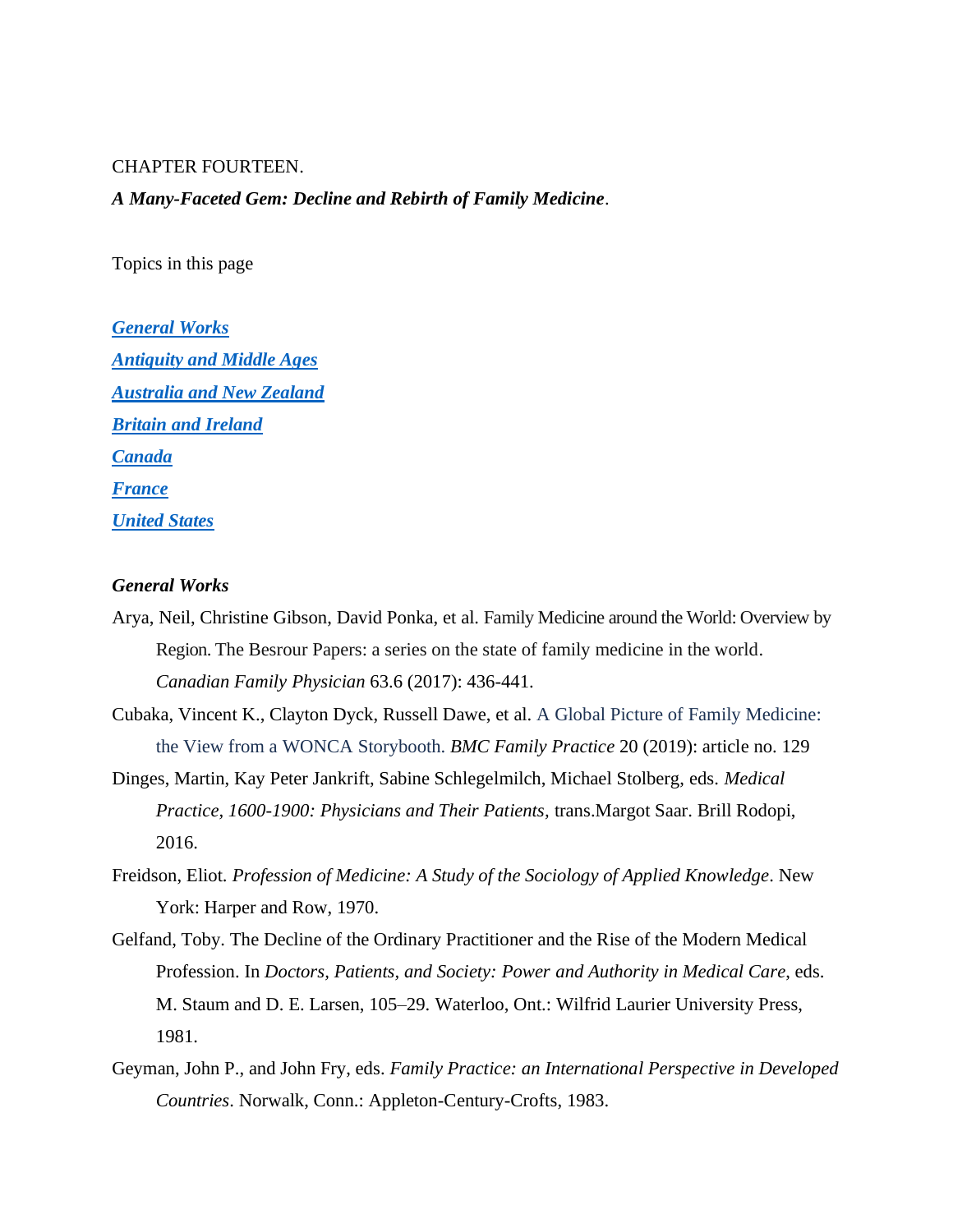- Hudson, Geoffrey L. Introduction, in C. Overy and E.M. Tansey eds., *Historical Perspectives on Rural Medicine: The Proceedings of Two Witness Seminars*. Wellcome Witnesses to Contemporary Medicine, Vol. 61. London: Queen Mary University, 2017.
- Shorter, Edward. *Doctors and Their Patients: A Social History*. New Brunswick, U.S.A.: Transaction Publishers, 1991.
- Weisz, George. *Divide and Conquer: A Comparative History of Medical Specialization*. New York; Oxford University Press, 2003.

## <span id="page-1-0"></span>*On Antiquity and the Middle Ages*

- Israelowich, Ido. *Patients and Healers in the High Roman Empire*. Baltimore: Johns Hopkins University Press, 2015.
- York, William H. *Health and Wellness in Antiquity through the Middle Ages*. Santa Barbara, California: Greenwood, 2012.

### <span id="page-1-1"></span>*On Australia and New Zealand*

- Royal Australian College of General Practitioners. *The Royal Australian College of General Practitioners, 1958-1978*. Jolimont, Vic.: RCGP, 1979.
- Wright-St Clair, R. E., *A History of General Practice and of the Royal New Zealand College of General Practitioners*. Wellington, N.Z.: The College, 1989.

#### <span id="page-1-2"></span>*On Britain and Ireland*

- Ashworth, Bryan. *The Bramwells of Edinburgh: A Medical Dynasty*. Edinburgh: Royal College of Physicians of Edinburgh, 1986.
- Blythe, Max. *Almost a Legend.: John Fry: Leading Reformer of General Practice*. London: Royal Society of Medicine, 2007.
- Carter, Yvonne H., and Amanda Howe. *Fifty Years of Research in General Practice*. Abingdon: Radcliffe Medical, 2003.
- Collings, Joseph S. General Practice in England Today. *Lancet* 255 (1950): 555–85.
- Cook, Harold J. *The Trials of an Ordinary Doctor: Joannes Groenvelt in Seventeenth-Century London*. Baltimore: Johns Hopkins University Press, 1994.
- Cope, Zachary. *The Worshipful Society of Apothecaries of London and the Evolution of the Family*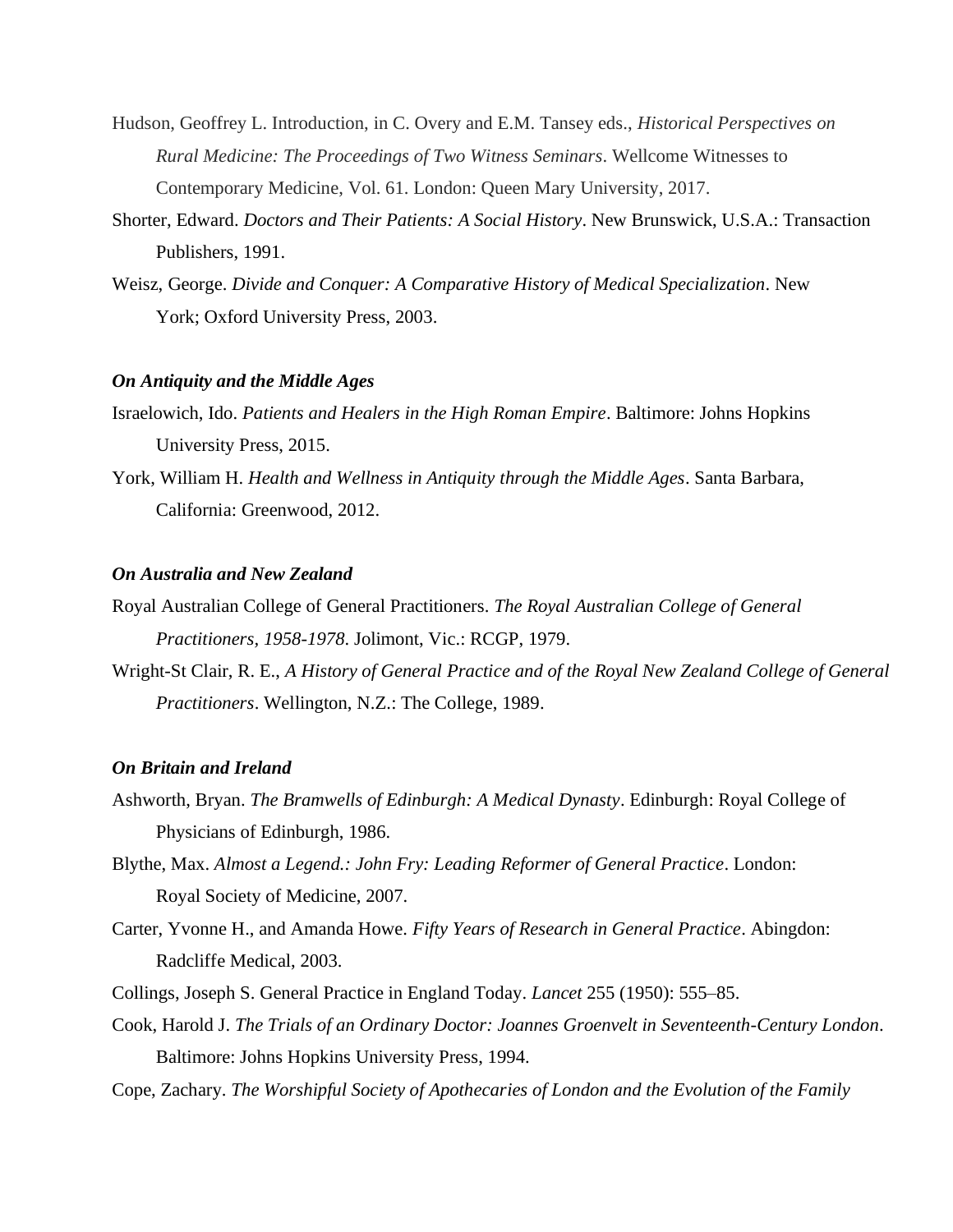*Doctor*. London: Faculty of the History of Medicine and Pharmacy, 196?.

Cule, John. *A Doctor for All the People: Two Thousand Years of General Practice in Britain*. London: Update Books, 1980.

Daniels, Benjamin. *Confessions of a GP: life, death and earwax.* London: Friday Project, 2010.

- Day, Patricia. The State, the NHS, and General Practice. *Journal of Public Health Policy* 13 (1992): 165–79.
- Digby, Anne. *The Evolution of British General Practice 1850-1948*. Oxford; New York: Oxford University Press, 1999.
- Ditchburn, Robin. *North Ronaldsay Doctor, the Life of an Island GP*. The Orcadian Kirkwall Press, 2010.
- Ditchburn, Robin**.** *Shetland Doctor: the Life of an Island GP*. Lulu Press, 2016.
- Fry, John. *General Practice and Primary Health Care, 1940s-1980s*. London: Nuffield Provincial Hospitals Trust, 1988.
- Fulton, Henry L. *Dr. John Moore, 1729-1802: a Life in Medicine, Travel, and Revolution*. University of Delaware Press, 2015.
- Gibson, Ronald. *The Family Doctor: His Life and History*. London; Boston: Allen & Unwin, 1981.
- Gray, Denis Pereira. History of the Royal College of General Practitioners: The First Forty Years. *British Journal of General Practice* 42 (1992): 29–35.
- Hainsworth, Eric. *The Doctors of Queensbury: Two Centuries of General Practice in a Yorkshire Village*. [Plymouth?]: E.J. Rickard, 1993.
- Howie, John, and Michael Whitfield, eds. *Academic General Practice in the UK Medical Schools, 1948--2000: a Short History*. Edinburgh: Edinburgh University Press, 2011.
- Humphreys, R. C. *A History of Research in General Practice in Wales, 1950-1992*. Swansea: Welsh Council of the Royal College of General Practitioners, 1994.
- Jacyna, L. S. *Philosophic Whigs: Medicine, Science, and Citizenship in Edinburgh, 1789-1848*. London; New York: Routledge, 1994.
- Jellinek, E.H. The Russells of Edinburgh: A Medical Dynasty. *Proceedings of the Royal College of Physicians of Edinburgh* 31 (2001): 342-51.
- Johnson, Alastair. *The Diary of Thomas Giordani Wright, Newcastle Doctor, 1826-1829*. Woodbridge, Suffolk: Boydell Press, 2001.
- Lane, Joan, John Hall, and Melvin Earles. *John Hall and His Patients: The Medical Practice of*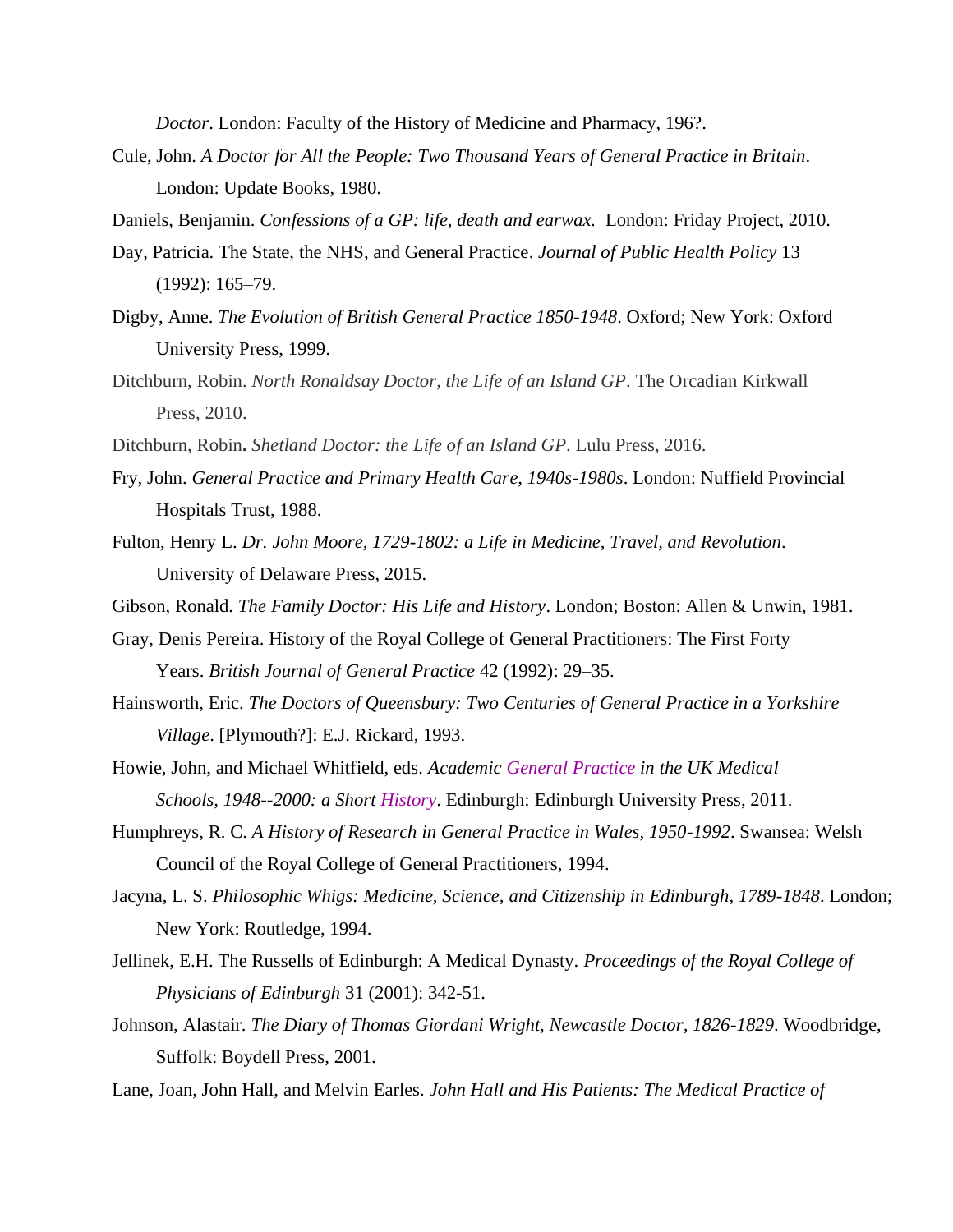*Shakespeare's Son-in-Law*. Stratford-upon-Avon: The Shakespeare Birthday Trust, 1996.

- Lawrence, Christopher. *Medicine in the Making of Modern Britain*. London and New York: Routledge, 1994.
- Loudon, Irvine, John Horder, and Charles Webster, eds. *General Practice under the National Health Service, 1948-1997*. London; New York: Clarendon Press; Oxford University Press, 1998.
- Loudon, Irvine. *Medical Care and the General Practitioner, 1750-1850*. Oxford; Toronto: Clarendon Press; Oxford University Press, 1986.
- Mair, Alex. *Sir James Mackenzie, M.D., 1853-1925; General Practitioner*. Edinburgh,: Churchill Livingstone, 1973.
- Marland, Hilary. *Medicine in Wakefield and Huddersfield, 1780–1870*. Cambridge: Cambridge University Press, 1987.
- McWhinney, Ian. William Pickles Lecture: The Importance of Being Different. *British Journal of General Practice* 46 (1996): 433–6.
- McWhinney, Ian. General Practice as an Academic Discipline: Reflections after a Visit to the United States. *Lancet* 287 (1966): 419–23. See also *Lancet* 289 (1967): 91–6.
- Osborne, Thomas. Epidemiology as an Investigative Paradigm: The College of General Practitioners in the 1950s. *Social Science and Medicine* 38 (1994): 317– 26.
- Pairman, Thomas Wyld, *A Scottish Country Doctor, 1818-1873: Robert Pairman of Biggar*, ed. Evelyn Wright. East Linton, East Lothian, Scotland: Tuckwell, 2003.
- Pocock, Sally J. *18 Lemon Street: Two Centuries of a Cornish Medical Practice*. Truro, Cornwall: Dr. Stuart Vowles & Partners, 2004.
- Sigsworth, Eric and Valerie Brady. *The Ledger of William Elmhirst, Surgeon and Apothecary 1769- 1773*. Hull: Humberside Polytechnic, School of Social and Professional Studies, 1985.
- Stewart, Marguerite A GP in London: 1939-1945. *British Journal of General Practice* 57.538 (2007): 418-21.
- Stobart, Anne. *Household Medicine in Seventeenth-Century England*. London: Bloomsbury Academic, 2016.
- Stone, M.C. James Mackenzie Lecture: The Most Alluring of Occupations. *Practitioner* 216 (1976): 77–89.
- Waddington, I. *General Practitioners and Consultants in Early Nineteenth-Century England: The Sociology of an Intra-Professional Conflict*. London: Croom Helm, 1977.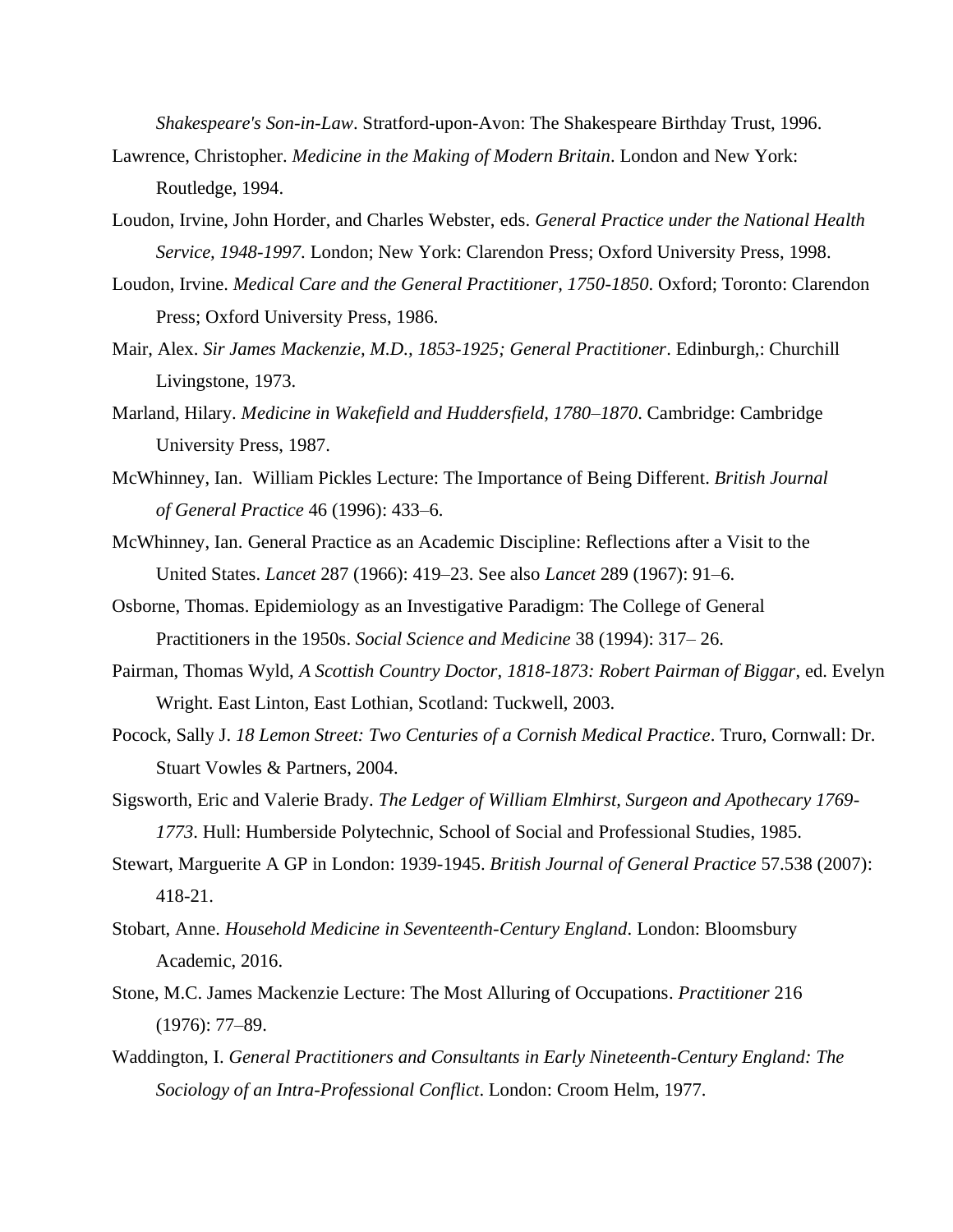- White-Cooper, Ronald, and Deborah White-Cooper. *Call the Doctor: a Country GP between the Wars: Tales of Courage, Hardship and Hope*. London: Pan Books, 2014.
- Withey, Alun. *Physick and the Family: Health, Medicine and Care in Wales, 1600-1750*. Manchester University Press, 2011.

# <span id="page-4-0"></span>*On Canada*

- Armstrong, Jackson Webster. *Seven Eggs Today: The Diaries of Mary Armstrong, 1859 and 1869.* Waterloo, ON: Wilfrid Laurier University Press, 2004
- Bernier, Jacques. *La médecine au Québec: naissance et évolution d'une profession*. Québec: Presses de l'Université Laval, 1989.
- Billington, Keith [a nurse]. *House Calls by Dogsled: Six Years in an Arctic Outpost* Madeira Park, BC: Lost Moose, 2008
- Campbell, C.M. The Maintenance of Competence Programme of the Royal College of Physicians and Surgeons of Canada (MOCOMP). *Postgraduate Medical Journal* 72, suppl. 1 (1996): S41–2.
- Clute, Kenneth F. *The General Practitioner: A Study of Medical Education and Practice in Ontario and Nova Scotia*. Toronto: University of Toronto Press, 1963.
- Connor, J.T.H. "A Sort of Felo-De-Se": Eclecticism, Related Medical Sects, and Their Decline in Victorian Ontario. *Bulletin of the History of Medicine* 65 (1991): 503–27.
- Cooke, Nathalie and Kathryn Harvey, eds. *The Johnson Family Treasury: a Collection of Household Recipes and Remedies, 1741-1848*. Oakville, Ontario: Rock's Mills Press, 2015.
- Curwen, Eliot. *Labrador Odyssey: The Journal and Photographs of Eliot Curwen on the Second Voyage of Wilfred Grenfell, 1893*, ed. Ronald Rompkey. Montreal and Kingston: McGill-Queen's University Press, 1996.
- Duffin, Jacalyn. *Langstaff: A Nineteenth-Century Medical Life*. Toronto: University of Toronto Press, 1993.
- Duffin, Jacalyn. Salon: McWhinney's gift: academic family medicine," *CMAJ*, 185.4 (2013): 360.
- Duncan, Allan. *Medicine, Madams, and Mounties: Stories of a Yukon Doctor, 1933– 1947*. Vancouver: Raincoast Books, 1989.
- Falk, William Andre. *The Curious Family Doctor: Research by Family Doctors in Canada in the Early*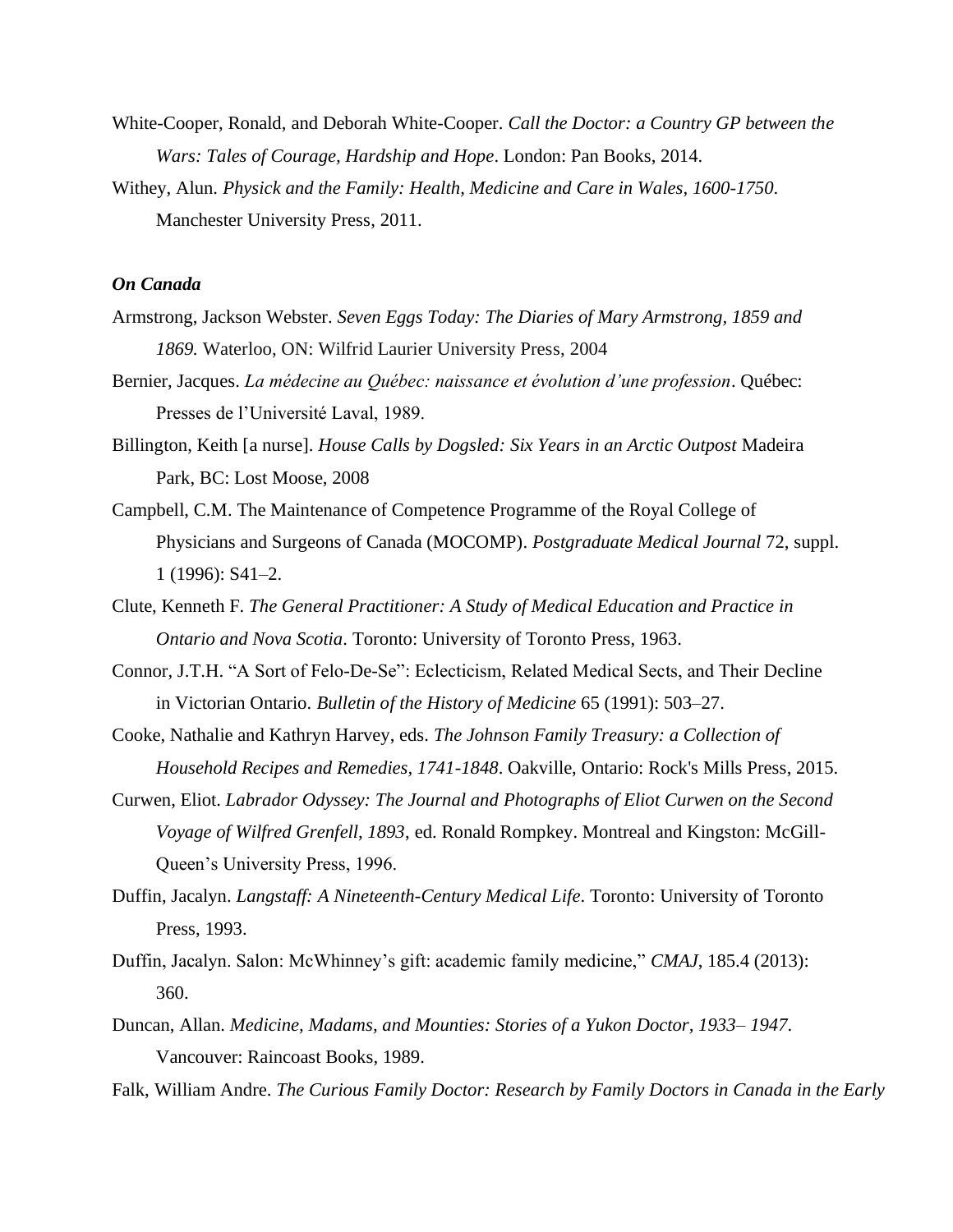*Years*. Victoria, B.C.: Trafford, 2001.

- Geggie, H.J.G. *The Extra Mile: Medicine in Rural Quebec, 1885–1965*, rev. ed., eds. Norma and Stuart Geggie. Wakefield, Que., 2007.
- Geoffrey L. Hudson and Marion Maar. Faculty Analysis of Distributed Medical Education in Northern Canadian Aboriginal Communities, *Rural and Remote Health* 14.4 (2014): 2664.
- Gidney, R.D., and W.P.J. Millar. The Origins of Organized Medicine in Ontario, 1850–1869. In *Health, Disease, and Medicine: Essays in Canadian History*, ed. Charles G. Roland, 65– 95. Toronto: Hannah Institute for the History of Medicine, 1982.
- Gidney, R.D., and W.P.J. Millar. *Professional Gentlemen; The Professions in Nineteenth-Century Ontario*. Toronto: University of Toronto Press, 1994.
- Groves, Abraham. *All in a Day's Work: Leaves from a Doctor's Casebook*. Toronto: Macmillan, 1934.
- Hattie, W.H. Looking into the Gloom, *CMAJ* 22.4 (1930): 548.
- Hill, Malcolm, R.G. McAuley, W.B. Spaulding, and Margaret Wilson. Validity of the Term 'Family Doctor': A Limited Study in Hamilton, Ontario. *Canadian Medical Association Journal* 98 (1968): 734–8.
- Holling, Stanley A. *Medicine for Heroes: a Neglected Part of Pioneer Life*. Erin, Ont.: Mississauga South Historical Society and Boston Mills Press, 1981.
- Hutchison, Brian, Jean-Frederic Levesque, Erin Strumpf, and Natalie Coyle. Primary Health Care in Canada: Systems in Motion. *Milbank Quarterly* 89.2 (2011): 256–288.
- Jack, Donald. *Rogues, Rebels, and Geniuses: The Story of Canadian Medicine*. Toronto and Garden City, NY: Doubleday, 1981.
- Jackson, Mary Percy. *Suitable for the Wilds: Letters from Northern Alberta, 1929–1931*, ed. Janice Dickin McGinnis. Toronto: University of Toronto Press, 1995.
- Johnston, William Victor. *Before the Age of Miracles: Memoirs of a Country Doctor*. Toronto: Fitzhenry and Whiteside, 1972.
- MacLean, Hugh. Recollections and Reminiscences: A Pioneer Prairie Doctor. *Saskatchewan History* 15 (1962): 58–66.
- MacNab, Elizabeth. *A Legal History of the Health Professions in Ontario*. Toronto: Queen's Printer, 1970.
- McWhinney, Ian R. General Practice in Canada. *International Journal of Health Services* 2 (May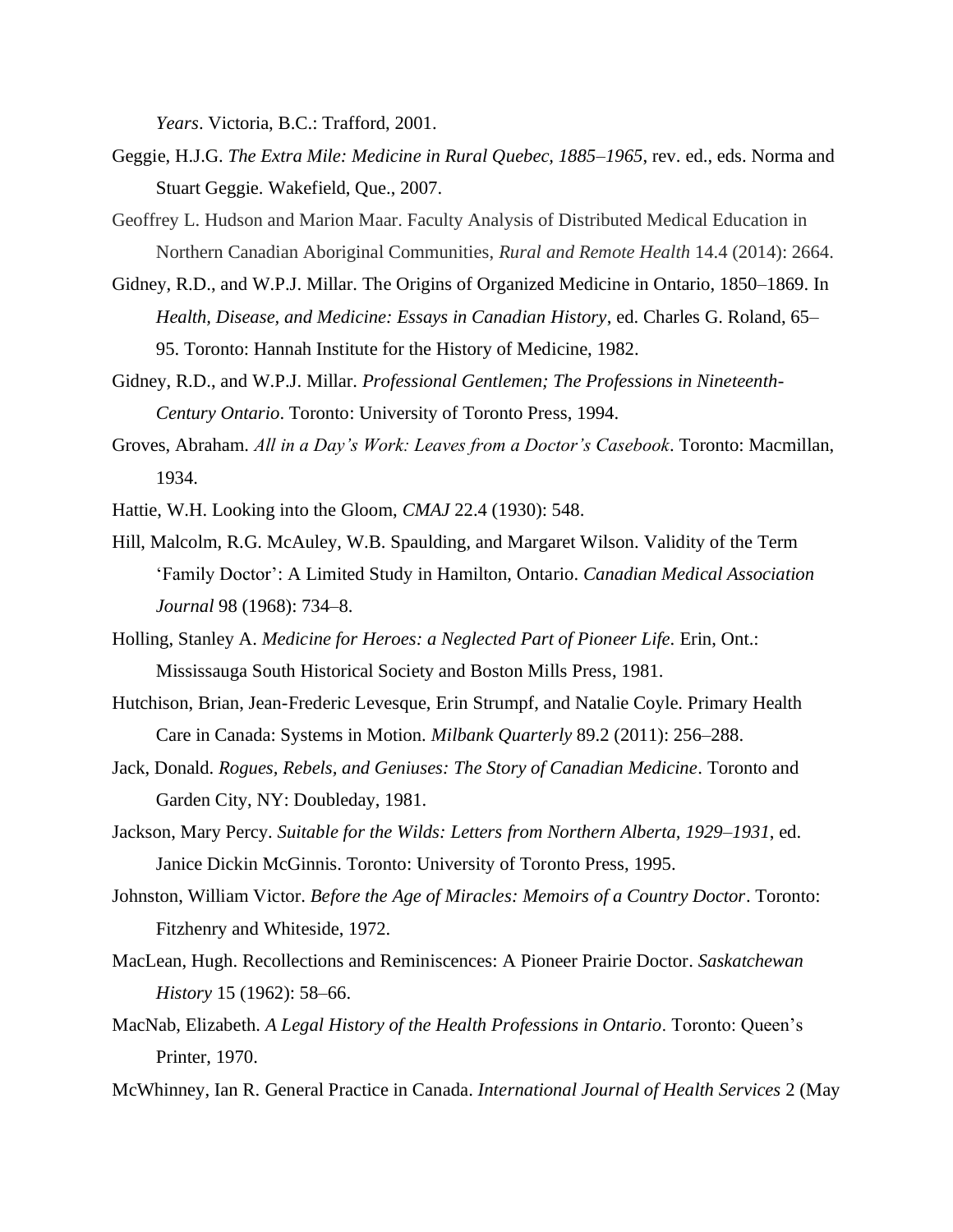1972): 229–37.

Mullally, Sasha. History, Memory and Twentieth-Century Medical Life Writing: Unpacking a Cape Breton Country Doctor's Black Bag. *Essays in Honour of Michael Bliss: Figuring the Social,* eds. E. Heaman, et al., 435-70. Toronto: University of Toronto Press, 2008.

Norris, John. The Country Doctor in British Columbia. *B.C. Studies* 49 (1981– 2): 15–39.

- Roland, Charles G. The Diary of a Canadian Country Physician: Jonathan Woolverton (1881– 1883). *Medical History* 14 (1971): 168–80.
- Roland, Charles G., and Bohodar Rubashewsky. The Economic Status of the Practice of Dr. Harmaunus Smith in Wentworth County, Ontario, 1826–1867. *Canadian Bulletin of Medicial History* 5 (1988): 29–49.
- Romano, Terrie. Professional Identity and the Nineteenth-Century Ontario Medical Profession. *Histoire Sociale/Social History* 23 (1995): 77–98.
- Rompkey, Ronald. *The Labrador Memoir of Dr. Harry Paddon, 1912-1938*. Montreal: McGill-Queen's University Press, 2003.
- Rusted, Nigel. *Its Devil Deep Down There*. St John's, Nfld: Creative Publishers, 1987.
- Shephard, David A. E. *Island Doctor: John Mackieson and Medicine in Nineteenth-Century Prince Edward Island*. Montreal: McGill-Queen's University Press, 2003.
- Shephard, David A.E. *The Royal College of Physicians and Surgeons of Canada: The Pursuit of Unity*. Ottawa: RCPSC, 1985.
- Sherwin, Allan. *Bridging Two Peoples Chief Peter E. Jones, 1843–1909*. Waterloo: WLU Press, 2012.
- Shortt, S.E.D. "Before the Age of Miracles": The Rise, Fall, and Rebirth of General Practice in Canada, 1890–1940. In *Health Disease and Medicine: Essays in Canadian History*, ed. Charles G. Roland, 123–52. Toronto: Hannah Institute for the History of Medicine, 1984.
- Solomon, Stan. *Patients First: The Story of Family Medicine in Canada: The College of Family Physicians of Canada*. Toronto: Key Porter Books, 2004.
- Strasser, Roger, John C. Hogenbirk, Bruce Minore, David C. Marsh, Sue Berry, William G. Mccready, and Lisa Graves. Transforming health professional education through social accountability: Canada's Northern Ontario School of Medicine. *Medical Teacher* 35.6 (2013): 490-496.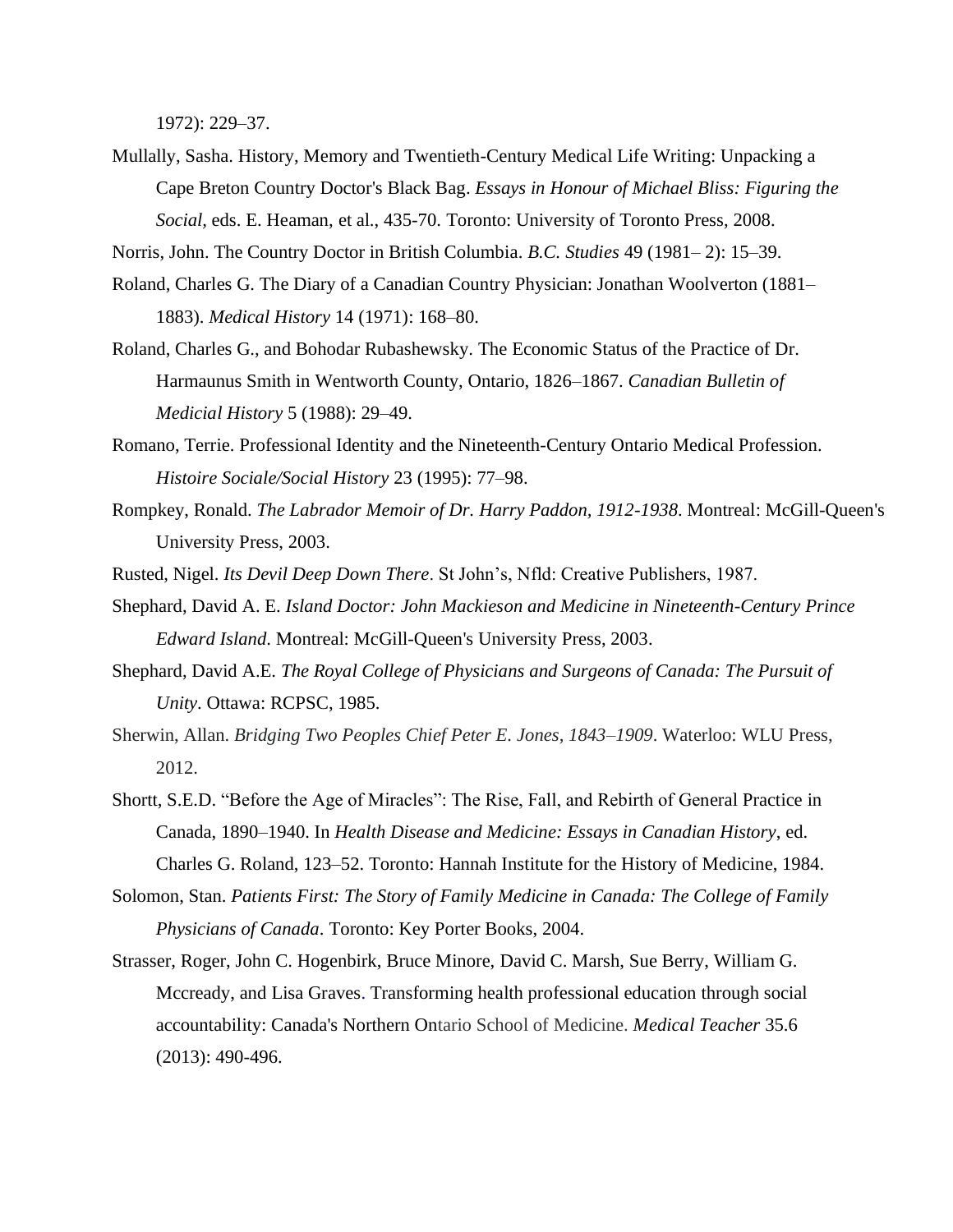Strasser, Roger, John Hogenbirk, Kristen Jacklin, Marion Maar, Geoffrey L. Hudson, Wayne Warry, Hoi Cheu, Tim Dube, and Dean Carson. Community Engagement: A Central Feature of NOSM's Socially Accountable Distributed Medical Education, *Canadian Medical Education Journal*, 2018, 9 (1).

Taylor, George Oliver. *Physic: Frontier Medicine in Ontario's North*. Toronto, 2020.

- Tolmie, W.F. *The Journals of William Fraser Tolmie: Physician and Fur Trader*. Vancouver: Mitchell Press, 1963.
- Tunis, Barbara. Dr. James Latham (c. 1734-1799): Pioneer inoculator in Canada. *Canadian Bulletin of Medical History* 1 (1984): 1-11.
- Urquhart, J.A. The Most Northerly Practice in Canada. 1935. Reprinted *Canadian Medical Association Journal* 147 (1992): 1760–1.
- Waitzkin, H. One and a Half Centuries of Forgetting and Rediscovering: Virchow's Lasting Contributions to Social Medicine. *Social Medicine* 1.1 (2006): 5-10.
- Wolfe, Samuel, and Robin F. Badgley. *The Family Doctor: Has He Disappeared? Can We Get Him Back?* Toronto: Macmillan, 1973.
- Woods, David. *Strength in Study: An Informal History of the College of Family Physicians of Canada*. Toronto: College of Family Physicians of Canada, 1979.

# <span id="page-7-0"></span>*On France*

- Ackerman, Evelyn B. *Health Care in the Parisian Countryside, 1800-1914*. New Brunswick, N.J.: Rutgers University Press, 1990.
- Hildreth, Martha L. Doctors and Families in France, 1880–1930: The Cultural Reconstruction of Medicine. In *French Medical Culture in the Nineteenth Century. Clio Medica* 25, eds. Ann La Berge and Mordechai Feingold, 189–209. Amsterdam: Rodopi, 1994.
- Léonard, Jacques. *La France médicale: médecins et malades au XIXe siècle*. Paris: Gallimard, 1978.
- Ramsey, Matthew. *Professional and Popular Medicine in France, 1770–1830: The Social World of Medical Practice*. Cambridge: Cambridge University Press, 1988.

### <span id="page-7-1"></span>*On the United States*

Ackerman, Evelyn Bernette. The Activities of a Country Doctor in New York State: Dr. Elias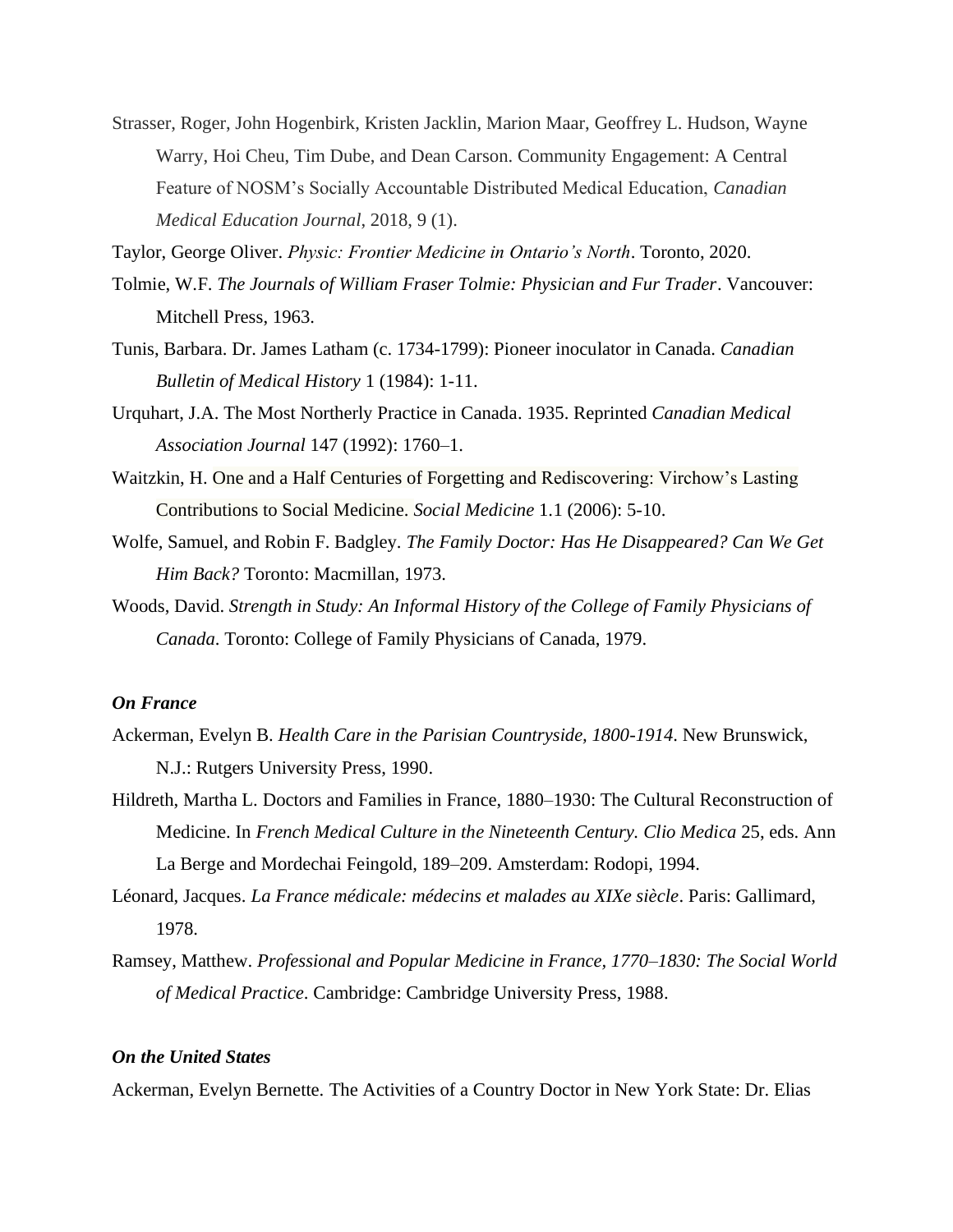Cornelius of Somers, 1794–1803. *Historical Reflections/Réflexions historiques* 9 (1982): 181–93.

- Adams, David P. Community and Professionalization: General Practitioners and Ear, Nose, and Throat Specialists in Cincinnati, 1945–1947. *Bulletin of the History of Medicine* 68 (1994): 664–84.
- Barken, Frederick M. *Out of Practice: Fighting for Primary Care Medicine in America*. London: ILR Press, 2011.
- Berman, Paul. Medical Practice in the Connecticut River Valley, 1650-1750. *Historical Journal of Massachusetts* 18 (1990): 27-36.
- Borst, Charlotte G. *Catching Babies: The Professionalization of Childbirth, 1870– 1920*. Cambridge, Mass.: Harvard University Press, 1995.
- Cantafio, Ralph. *Whatever Happened to the General Practitioners?* Commack, N.Y.: Nova Science Publishers, 1997.
- Coombs, Jan. Rural Medical Practice in the 1880s: A View from Central Wisconsin. *Bulletin of the History of Medicine* 64 (1990): 34-62.
- Coulter, Harris L. *Divided Legacy: The Conflict between Homeopathy and the American Medical Association*. Richmond, Calif.: North Atlantic Books, 1973.
- Crellin, Paul I., and J. K. Crellin. *By the Patient and Not by the Book: Constancy and Change in Small Town Doctoring: Based on the Recollections of Dr. I. Hayden Lutterloh*. Durham, N.C.: Acorn Press, 1988.
- Crenner, Christopher. *Private Practice in the Early Twentieth-Century Medical Office of Dr. Richard Cabot*. Baltimore: Johns Hopkins University Press, 2005.
- Doherty, William J., Charles E. Christianson, and Marvin B. Sussman, eds. *Family Medicine: The Maturing of a Discipline*. New York: Haworth Press, 1987.
- Estes, J. Worth, and David M. Goodman. *The Changing Humours of Portsmouth: The Medical Biography of an American Town, 1623–1983*. Boston: Countway Library of Medicine, 1986.
- Geyman, John P. Family Practice in Evolution: Progress, Problems, and Projections. *New England Journal of Medicine* 298 (1978): 593–601.
- Goldner, Fred. *Practice, Practice, Practice: Slices of Life from a Career in Medicine*. Nashville, Tennessee: Fred Goldner, 2013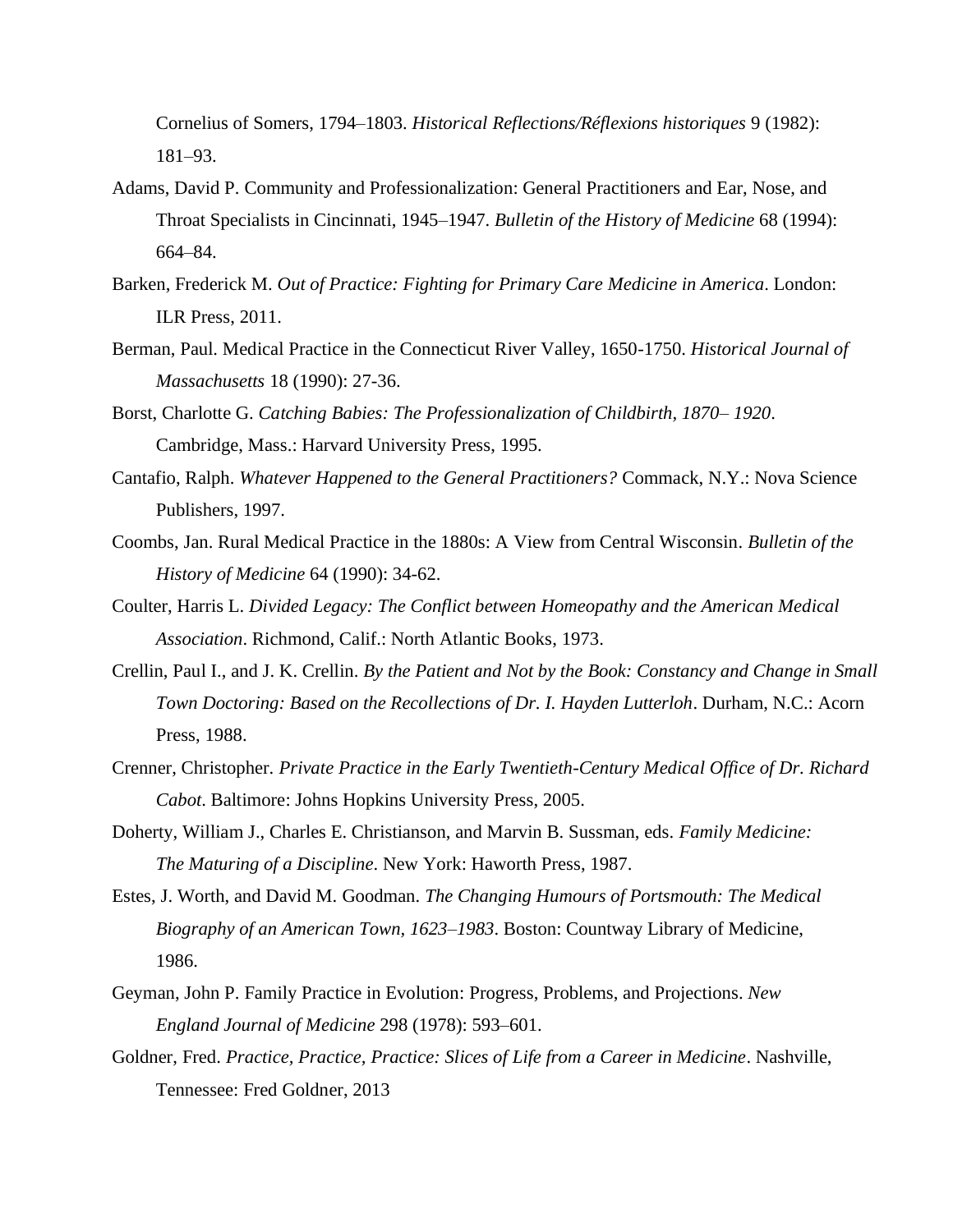- Haddy, R.I., et al. A Comparison of Rural Family Practice in the 1930s and Today. *Journal of Family Practice* 36 (Jan. 1993): 65–9.
- Haggerty, Robert J. The University and Primary Medical Care. *New England Journal of Medicine* 281 (1969): 416–22.
- Harstad, P. T. *Frontier Medicine in the Territory of Wisconsin*. Madison: University of Wisconsin Press, 1981.
- Hertzler, Arthur E. *The Horse and Buggy Doctor*. New York and London: Harper, 1938.
- Leavitt, Judith Walzer. Fielding H. Garrison Lecture. "A Worrying Profession": The Domestic Environment of Medical Practice in Mid-Nineteenth-Century America. *Bulletin of the History of Medicine* 69 (1995): 1–29.
- McDonell, Katherine Mandusic. *The Journals of William A. Lindsay: An Ordinary Nineteenth-Century Physician's Surgical Cases*. Indianapolis: Indiana Historical Society, 1989.
- McNamara, Robert Francis, and Thomas A. McNamara. *Good Old Doctor Mac: Thomas A. McNamara: Family Physician, 1856-1927*. Utica, N.Y.: Devon Press, 2004.
- McPhee, John. *Heirs of General Practice*. New York: Farrar Strauss Giroux, 1986.
- Mitchell, George T. *Dr. George: An Account of the Life of a Country Doctor*. Medical Humanities Series. Carbondale: Southern Illinois University Press, 1994.
- Reid, Richard M., ed. *Practicing Medicine in a Black regiment: the Civil War Diary of Burt G. Wilder, 55th Massachusetts*. Amherst: University of Massachusetts Press, 2010.
- Reiser, Stanley J. The Coming Resurgence of the Generalist in Medicine: Its Technological and Conceptual Basis. *Pharos* 58 (1995): 8–11.
- Rothstein, William G. *American Medical Schools and the Practice of Medicine*. New York; Oxford: Oxford University Press, 1987.
- Schafer, James A. Jr. *The Business of Private Medical Practice: Doctors, Specialization, and Urban Change in Philadelphia, 1900-1940*. New Brunswick; London: Rutgers University Press, 2013.
- Simons, J. Hume, *The Planter's Guide, and Family Book of Medicine: for the Instruction and Use of Planters, Families, Country People, and All Others who May Be out of the Reach of Physicians, or Unable to Employ them with Particular Directions respecting Asiatic Cholera, by a Charleston Physician*. Charleston: University of South Carolina, 2011.

Stanard, John R. *Caring for America: The Story of Family Practice*. Virginia Beach, Va.: Donning Co.